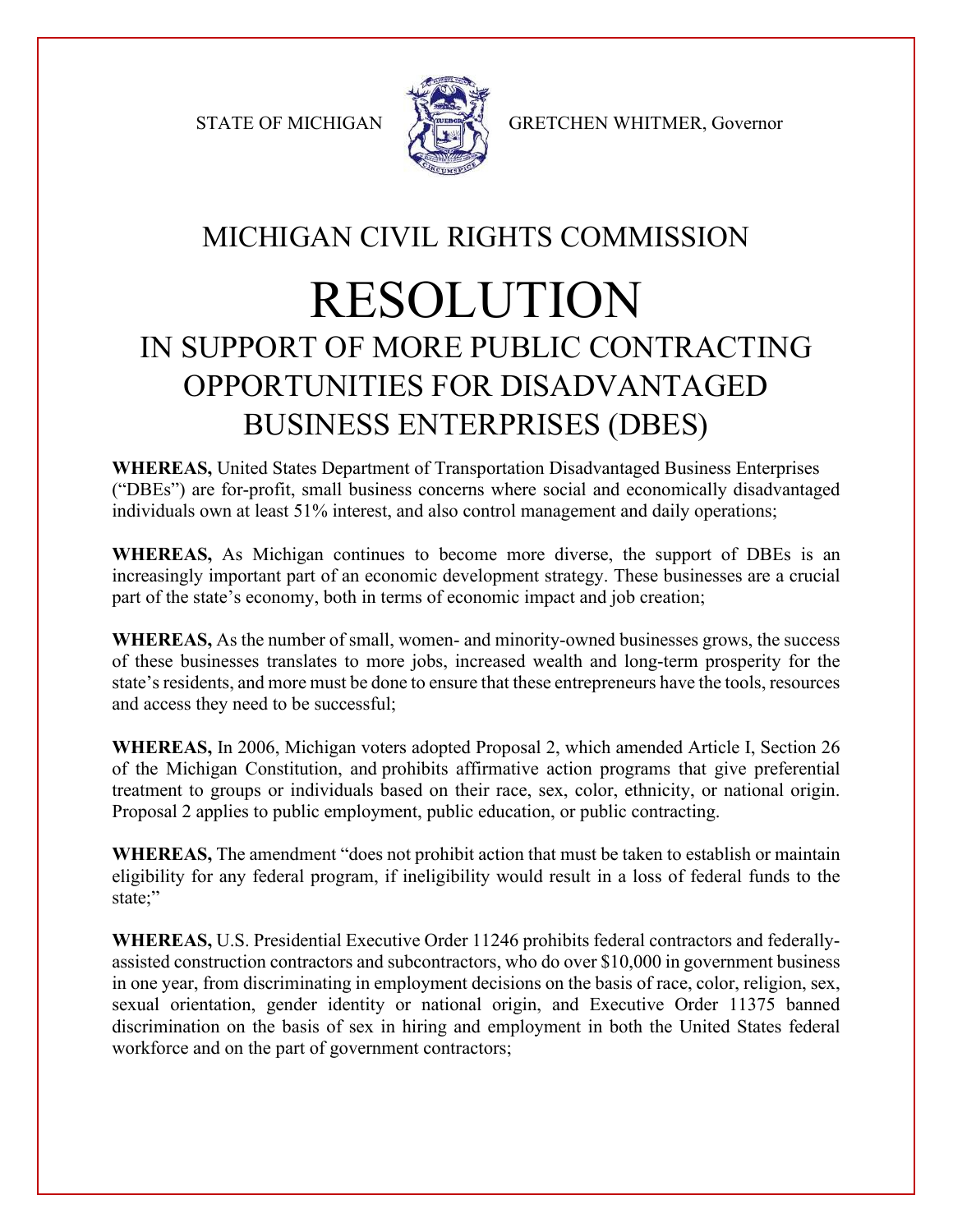**WHEREAS,** Transportation and public works agencies spend hundreds of millions of dollars annually on infrastructure, much of it in urban environments and within communities of color and areas of economic challenge;

**WHEREAS,** Citizens in these communities want to enjoy their equitable share of the economic opportunity these construction and service contracts present, especially in the area of DBE business growth and development;

**WHEREAS,** According to a 2020 study conducted by the Tax Foundation, federal grants-in-aid to Michigan comprise 33.1 percent of the state's general fund budget, the 23rd highest rate among the 50 states;

**WHEREAS**, Governor Gretchen Whitmer has issued Executive Directive 2019-9, which provides for "Equal Opportunities in State Contracting and Loan Programs", and requires the Executive Branch to include in all contracts a provision that prohibits contractors and subcontractors from discriminating against an employee or an applicant for employment on the basis of religion, race, color, national origin, age, sex, height, weight, marital status, partisan considerations or a disability or genetic information that is unrelated to the person's ability to perform the duties of a particular job or position;

**WHEREAS,** This prohibition against discrimination on the basis of religion, race, color, national origin, age, sex, height, weight, marital status, partisan considerations or a disability or genetic information that is unrelated to the person's ability to perform the duties of a particular job or position applies "without limitation, to the exercise of procurement authority by the Department of Technology Management and Budget…and to contracts entered into by departments or agencies exercising procurement authority delegated by the Department of Technology Management and Budget";

**WHEREAS,** The Michigan Department of Transportation ("MDOT") receives about \$1.1 billion annually in Federal road dollars, of which 75 percent is used to fund state projects, with the remaining 25 percent divided between counties and cities;

**WHEREAS,** MDOT has formed the Partnership for Diversity and Opportunity in Transportation ("Partnership"), which includes 33 partners working in tandem to provide equal opportunities for DBEs;

**WHEREAS,** The Partnership's successes include:

- The establishment of an I-94 Small Business Initiative, which includes "mentor-protégé" strategies by which small business consultants work with prime consultants to learn MDOT's quality expectations, but have direct contracts with MDOT so they also learn MDOT administrative procedures;
- Specific technical and business training programs for DBEs;
- The creation of a Bonding Education Program, which assists DBEs to be better prepared to secure bonding and working capital in order to participate in federal transportation programs that are paid on a reimbursement basis, and has helped DBEs secure more than \$5 million in bonding capacity;